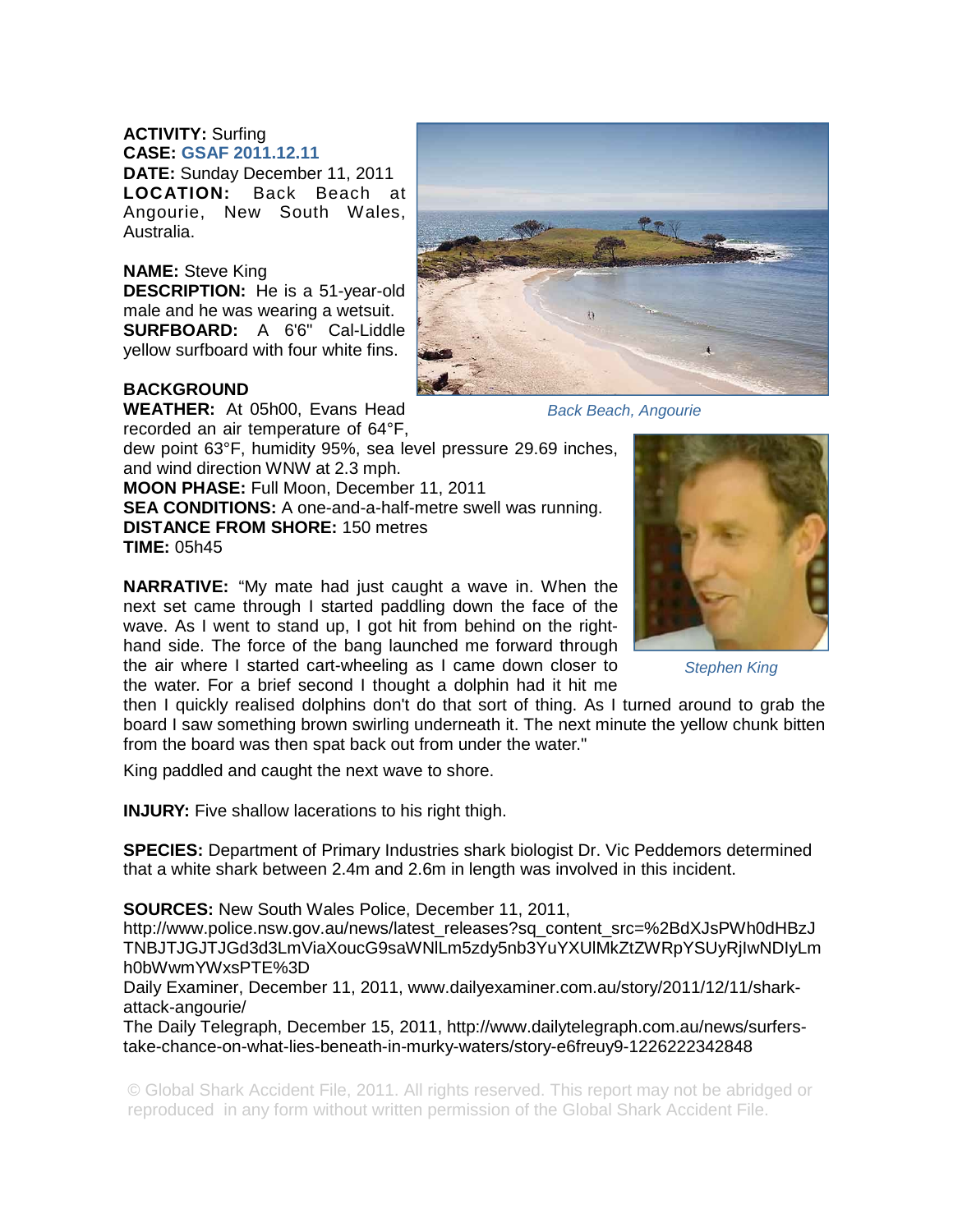

*Angourie surfer Steve King with the surfboard the shark took a bite out of while surfing at back beach Angourie on Sunday morning.* 



*Puncture marks in King's wetsuit Photos by Debrah Novak, Daily Examiner* 

© Global Shark Accident File, 2011. All rights reserved. This report may not be abridged or reproduced in any form without written permission of the Global Shark Accident File.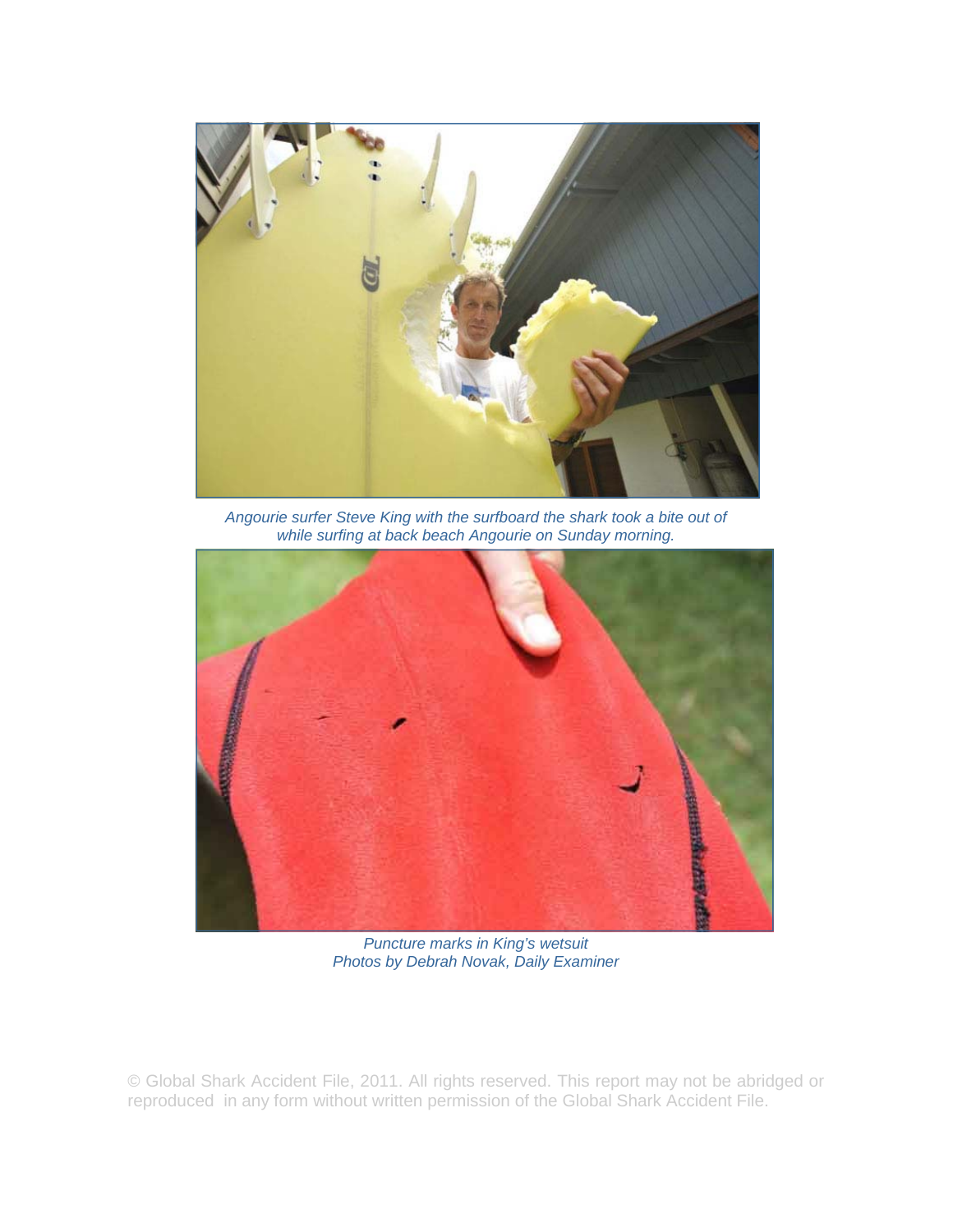

*The Cal-Liddle 6'6" board with the piece missing. Photo by Debrah Novak, Daily Examiner* 

© Global Shark Accident File, 2011. All rights reserved. This report may not be abridged or reproduced in any form without written permission of the Global Shark Accident File.